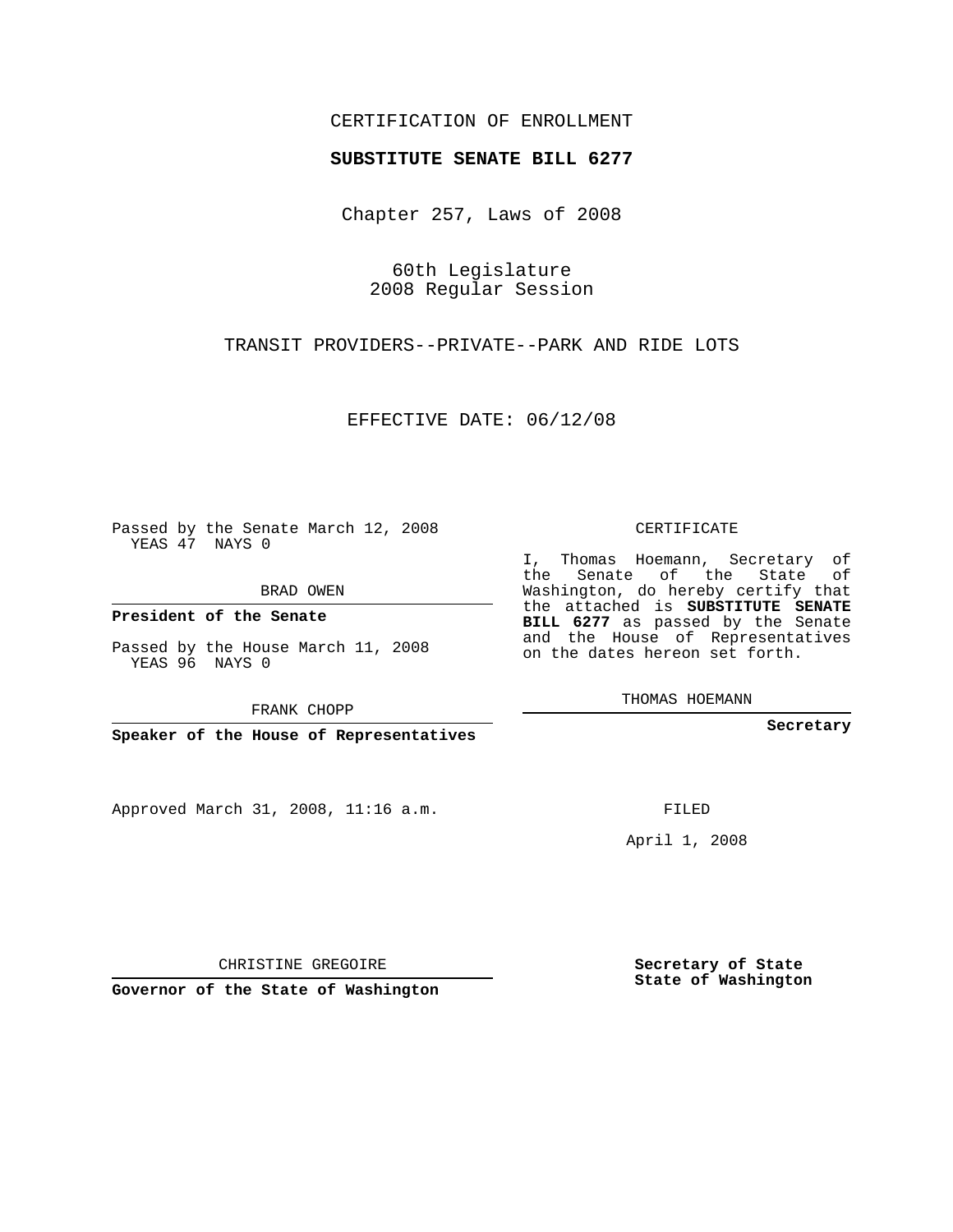## **SUBSTITUTE SENATE BILL 6277** \_\_\_\_\_\_\_\_\_\_\_\_\_\_\_\_\_\_\_\_\_\_\_\_\_\_\_\_\_\_\_\_\_\_\_\_\_\_\_\_\_\_\_\_\_

\_\_\_\_\_\_\_\_\_\_\_\_\_\_\_\_\_\_\_\_\_\_\_\_\_\_\_\_\_\_\_\_\_\_\_\_\_\_\_\_\_\_\_\_\_

AS AMENDED BY THE HOUSE

Passed Legislature - 2008 Regular Session

**State of Washington 60th Legislature 2008 Regular Session**

**By** Senate Transportation (originally sponsored by Senators Haugen and Spanel)

READ FIRST TIME 02/06/08.

 AN ACT Relating to accommodating certain private transit providers at park and ride lots; and adding a new section to chapter 47.04 RCW.

BE IT ENACTED BY THE LEGISLATURE OF THE STATE OF WASHINGTON:

 NEW SECTION. **Sec. 1.** A new section is added to chapter 47.04 RCW to read as follows:

 (1) Any local transit agency that has received state funding for a park and ride lot shall make reasonable accommodation for use of that lot by auto transportation companies regulated under chapter 81.68 RCW and private, nonprofit transportation providers regulated under chapter 81.66 RCW, that intend to provide or already provide regularly scheduled service at that lot. The accommodation must be in the form of an agreement between the applicable local transit agency and private transit provider regulated under chapter 81.68 or 81.66 RCW. The transit agency may require that the agreement include provisions to recover costs and fair market value for the use of the lot and its related facilities and to provide adequate insurance and indemnification of the transit agency, and other reasonable provisions to ensure that the private transit provider's use does not unduly